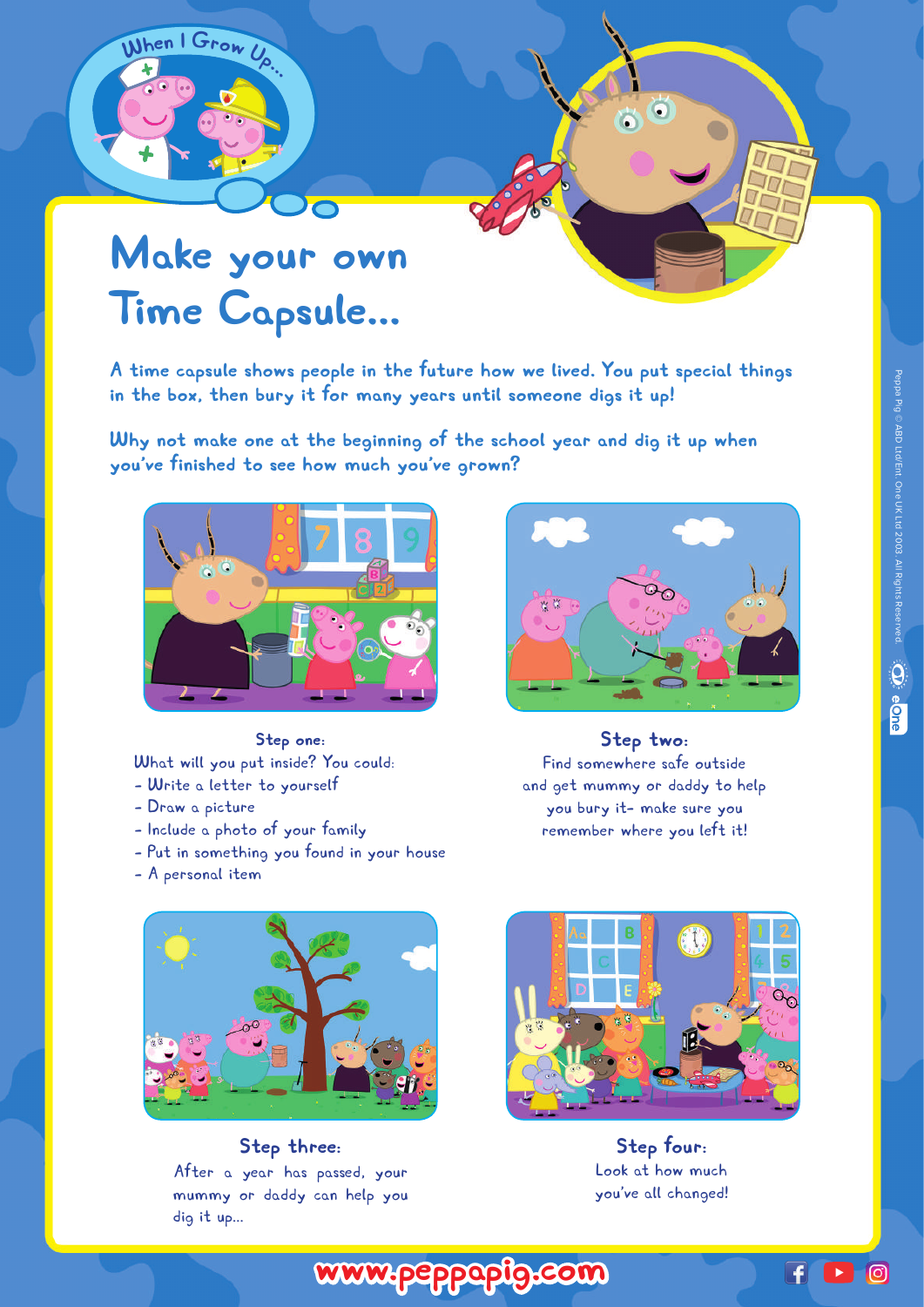

The date today is .......................

**Put this sheet in your Time Capsule and see how your favorite things change...**

**My favorite:**